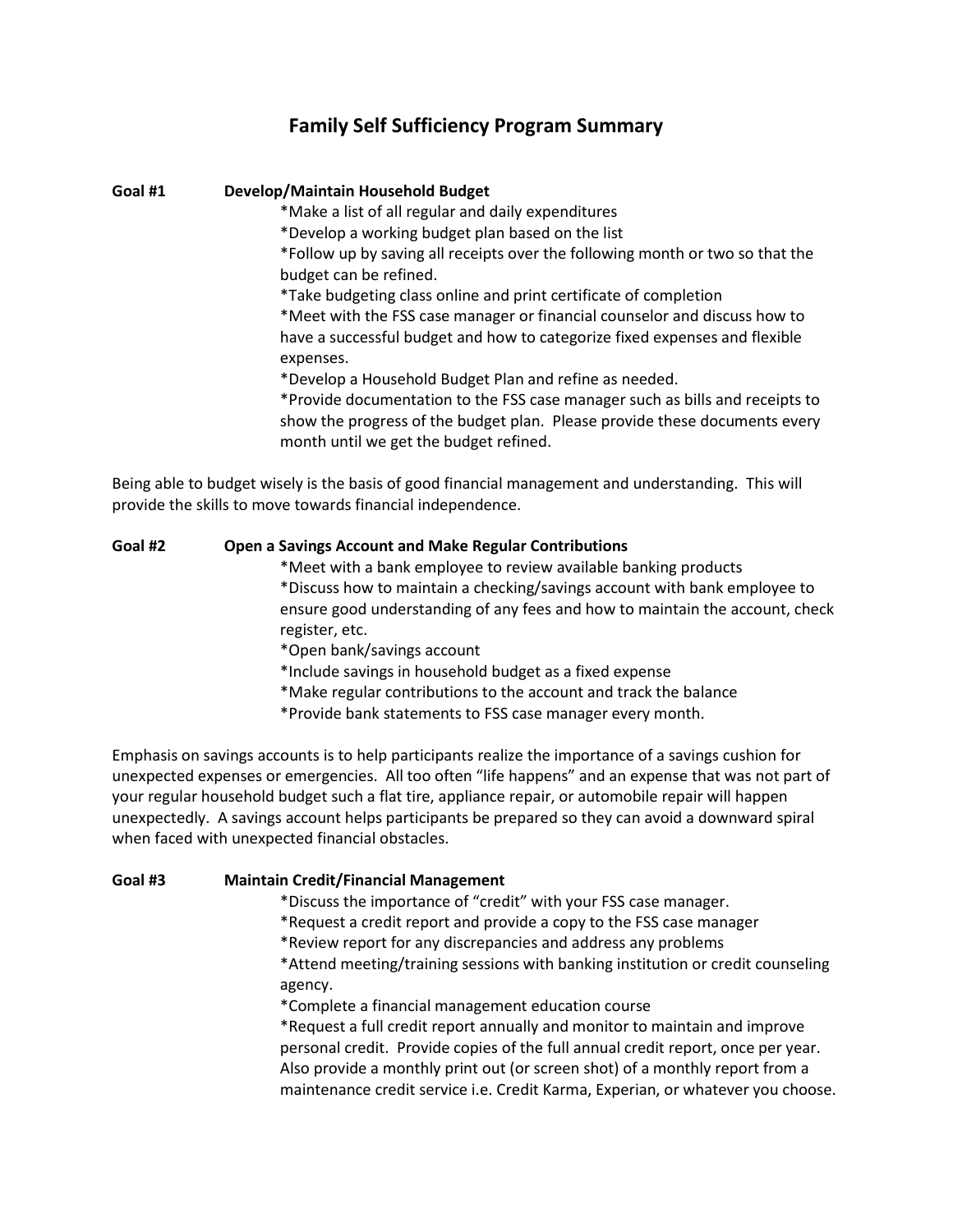Good credit allows participants to obtain lower interest rates and can mean a big savings for the family. It also helps alleviate financial obstacles that lead to other obstacles such as not being able to obtain a loan, qualify for an automobile loan or get rental housing.

**Goal #4 Complete Homeownership Education**

\*Research HUD approved Housing Counseling Agencies

- \*Register for class
- \*Attend required meetings
- \*Complete course and receive certificate of completion
- \*Provide copy of certificate to FSS case manager

Having a good knowledge of homeownership enables families to transition into independence with the skills necessary to maintain a suitable house on their own.

**Goal #5 Obtain and maintain suitable employment for at least 3 consecutive months.** \*Utilize newspapers, job boards, Emerald Coast Technical College, etc. to search for job openings. \*Prepare a resume and supply a copy to the FSS case manager \*Submit applications and prepare for interviews \*Report progress to FSS case manager \*Obtain suitable employment

Suitable employment is full-time permanent employment in a field that is specific to the individual's skills, education, job training, and the available job opportunities in the area. This goal is to help families develop the skills and experience to enable them to obtain employment that pays a living wage.

**Goal #6 Be independent of federal welfare assistance (TANF) for at least 12 months prior to graduation.**

\*Provide FSS case manager all information regarding public assistance.

**Goal #7** What is your goal? Get more education? Quit smoking? Get an automobile? Think big!

**\_\_\_\_\_\_\_\_\_\_\_\_\_\_\_\_\_\_\_\_\_\_\_\_\_\_\_\_\_\_\_\_\_\_\_\_\_\_\_\_\_\_\_\_\_\_\_\_\_\_\_\_\_\_\_\_\_\_\_\_\_\_\_\_\_\_\_\_\_\_\_\_\_\_\_\_\_\_**

\*At the word **FSS application**, please insert a hyperlink to an application form. I think the first question when they open the application hyperlink, should ask them if they are presently receiving assistance from WCHA. If not, then they should get a message that they cannot apply for the program unless they are receiving assistance from WCHA. If they are receiving assistance, then we could pull the basic info from their data sheet and ask a few more additional questions.

| 2. Is the head of household employed?          | Yes⊟ | $\bf{No}\Box$ |
|------------------------------------------------|------|---------------|
| If yes, list employer, rate of pay, and hours: |      |               |

List all other types of income: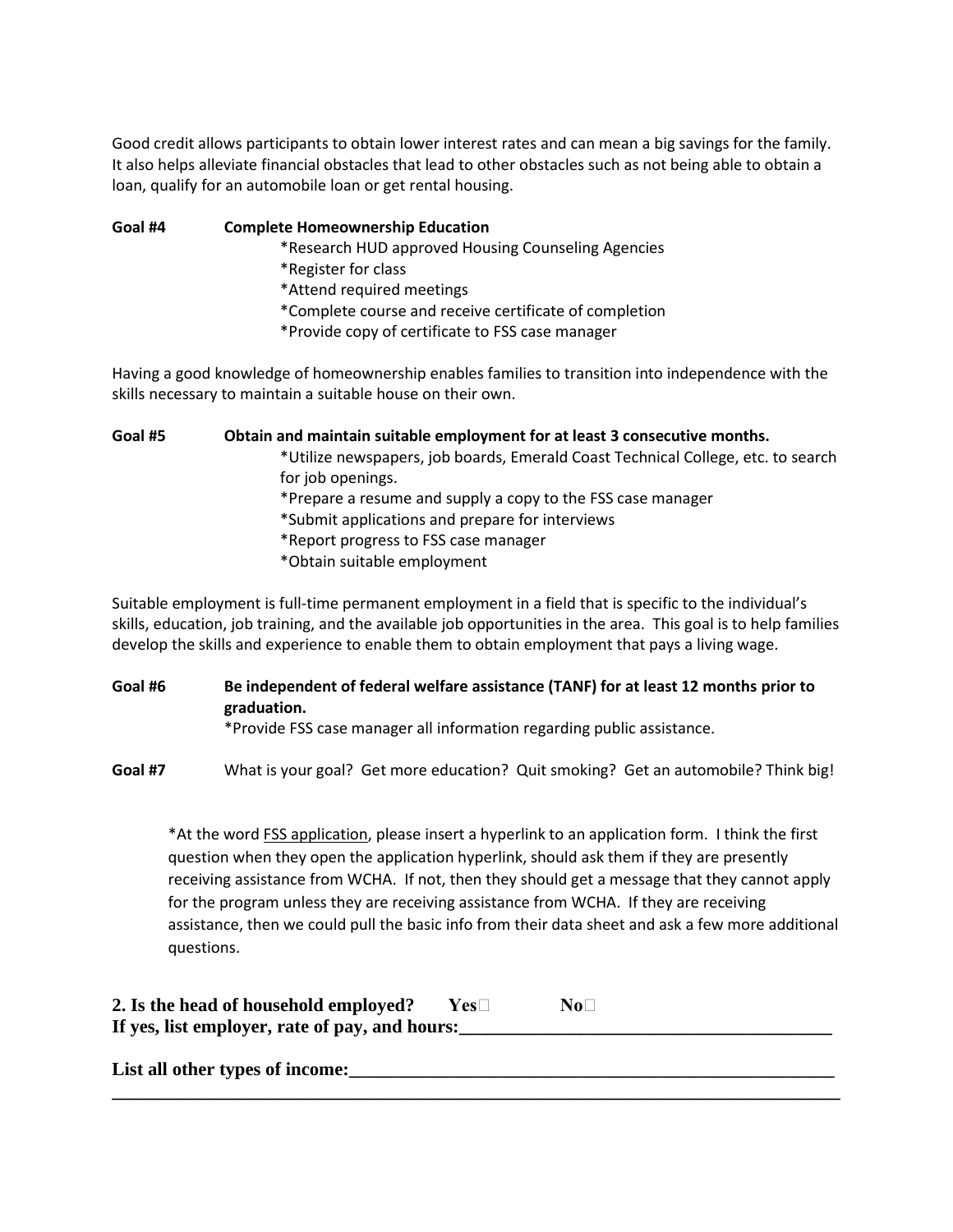| <b>Name</b> | <b>Employer/Type</b><br>of Income | <b>Rate of Pay or</b><br>amount received | <b>How often?</b><br>Wkly, bi-wkly, mo. | <b>Start Date</b> |
|-------------|-----------------------------------|------------------------------------------|-----------------------------------------|-------------------|
|             |                                   |                                          |                                         |                   |
|             |                                   |                                          |                                         |                   |
|             |                                   |                                          |                                         |                   |
|             |                                   |                                          |                                         |                   |

# **3. Please fill out the following income information for all household members:**

# **4. Do you pay any child care expenses? Yes No No If yes, please provide the following information:**

**Name of child <b>Day Care Provider Child Care Fee How often?**

## **5. Do you have any medical or disability expenses? Yes No** $\Box$  **No** $\Box$ **If yes, please provide the following information:**

| <b>Family Member</b> | <b>Type of Expense</b> | <b>Amount</b> | <b>How often?</b> |
|----------------------|------------------------|---------------|-------------------|
|                      |                        |               |                   |
|                      |                        |               |                   |
|                      |                        |               |                   |
|                      |                        |               |                   |
|                      |                        |               |                   |

# **6. Please provide a detailed list of all education, training programs, and vocational schools that you have attended.**

| Name of School or program | Dates attended |     | <b>Certification Received</b> |
|---------------------------|----------------|-----|-------------------------------|
|                           | <b>From:</b>   | To: |                               |
|                           | <b>From:</b>   | To: |                               |
|                           | <b>From:</b>   | To: |                               |
|                           | <b>From:</b>   | To: |                               |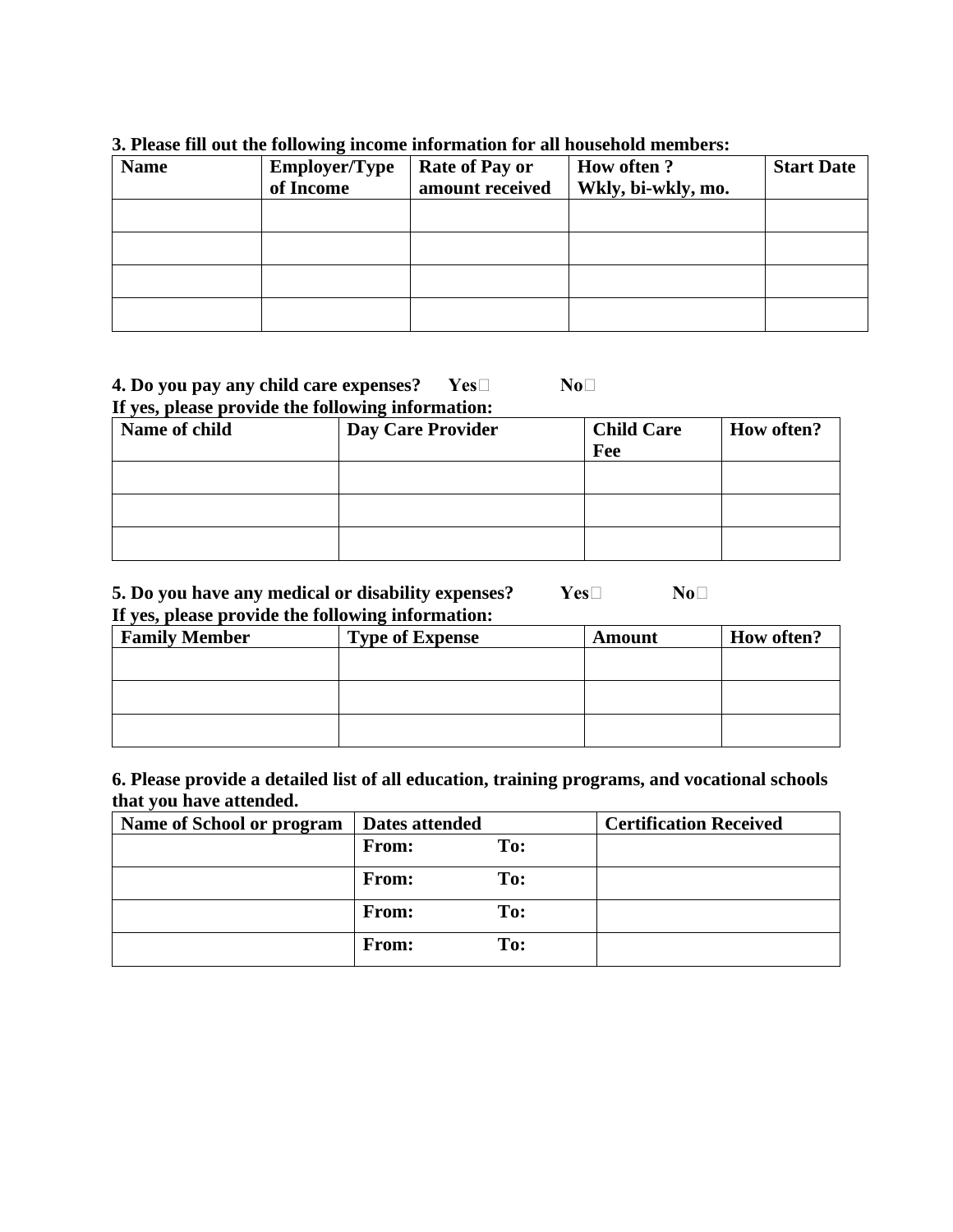**7. Please check all items below that you are currently in need of.**

| <b>Better Job</b>      | <b>Better Transportation</b> |
|------------------------|------------------------------|
| <b>Child Care</b>      | <b>Doctor</b>                |
| <b>Money for bills</b> | <b>Parenting Skills</b>      |
| <b>Need GED</b>        | Counseling                   |
| <b>Food Assistance</b> | <b>Money Management</b>      |
| <b>Job Training</b>    |                              |

**8. Please list other services you or your family are in need of: \_\_\_\_\_\_\_\_\_\_\_\_\_\_\_\_\_\_\_\_\_\_\_\_\_**

**9. Please check the different agencies you have visited or received services from in the last six months.**

**\_\_\_\_\_\_\_\_\_\_\_\_\_\_\_\_\_\_\_\_\_\_\_\_\_\_\_\_\_\_\_\_\_\_\_\_\_\_\_\_\_\_\_\_\_\_\_\_\_\_\_\_\_\_\_\_\_\_\_\_\_\_\_\_\_\_\_\_\_\_\_\_\_\_\_\_\_\_**

**\_\_\_\_\_\_\_\_\_\_\_\_\_\_\_\_\_\_\_\_\_\_\_\_\_\_\_\_\_\_\_\_\_\_\_\_\_\_\_\_\_\_\_\_\_\_\_\_\_\_\_\_\_\_\_\_\_\_\_\_\_\_\_\_\_\_\_\_\_\_\_\_\_\_\_\_\_.**

| <b>Health Dept. / Doctor/ Clinic</b>                   | <b>Vocation/Tech Schools</b>                                                             | <b>Shelters</b>     |             |
|--------------------------------------------------------|------------------------------------------------------------------------------------------|---------------------|-------------|
| <b>Job Training Program</b>                            | <b>Community Action Agency</b>                                                           | Other,              |             |
| <b>Mental Health Center</b>                            | <b>Children and Families Dept.</b>                                                       | <b>None</b>         |             |
| <b>Food Pantry</b>                                     | Alcohol or Drug program                                                                  |                     |             |
| <b>Head Start for Children</b>                         | <b>Free Meals Program</b>                                                                |                     |             |
| Community College                                      | <b>Children's Services Program</b>                                                       |                     |             |
| If yes, who and what language:                         | 10. Do any household members speak any language other than English?                      | $\mathbf{Yes} \Box$ | $No\square$ |
| you need?<br>$\mathbf{Yes} \square$<br>No <sub>1</sub> | 11. Do you currently have a case manager who helps you and your family find the services |                     |             |

**If yes, please list the person's name and agency he/she works for: \_\_\_\_\_\_\_\_\_\_\_\_\_\_\_\_\_\_\_\_\_\_**

**12. Do you currently have a Case Management Plan with any agency? Yes** No **If yes, what agency?\_\_\_\_\_\_\_\_\_\_\_\_\_\_\_\_\_\_\_\_\_\_\_\_\_\_\_\_\_\_\_\_\_\_\_\_\_\_\_\_\_\_\_\_\_\_\_\_\_\_\_\_\_\_\_\_\_\_\_\_**

**\_\_\_\_\_\_\_\_\_\_\_\_\_\_\_\_\_\_\_\_\_\_\_\_\_\_\_\_\_\_\_\_\_\_\_\_\_\_\_\_\_\_\_\_\_\_\_\_\_\_\_\_\_\_\_\_\_\_\_\_\_\_\_\_\_\_\_\_\_\_\_\_\_\_\_\_\_\_ \_\_\_\_\_\_\_\_\_\_\_\_\_\_\_\_\_\_\_\_\_\_\_\_\_\_\_\_\_\_\_\_\_\_\_\_\_\_\_\_\_\_\_\_\_\_\_\_\_\_\_\_\_\_\_\_\_\_\_\_\_\_\_\_\_\_\_\_\_\_\_\_\_\_\_\_\_\_ \_\_\_\_\_\_\_\_\_\_\_\_\_\_\_\_\_\_\_\_\_\_\_\_\_\_\_\_\_\_\_\_\_\_\_\_\_\_\_\_\_\_\_\_\_\_\_\_\_\_\_\_\_\_\_\_\_\_\_\_\_\_\_\_\_\_\_\_\_\_\_\_\_\_\_\_\_\_**

**\_\_\_\_\_\_\_\_\_\_\_\_\_\_\_\_\_\_\_\_\_\_\_\_\_\_\_\_\_\_\_\_\_\_\_\_\_\_\_\_\_\_\_\_\_\_\_\_\_\_\_\_\_\_\_\_\_\_\_\_\_\_\_\_\_\_\_\_\_\_\_\_\_\_\_\_\_\_**

**13. What are two or three of the biggest problems that YOU are facing now?**